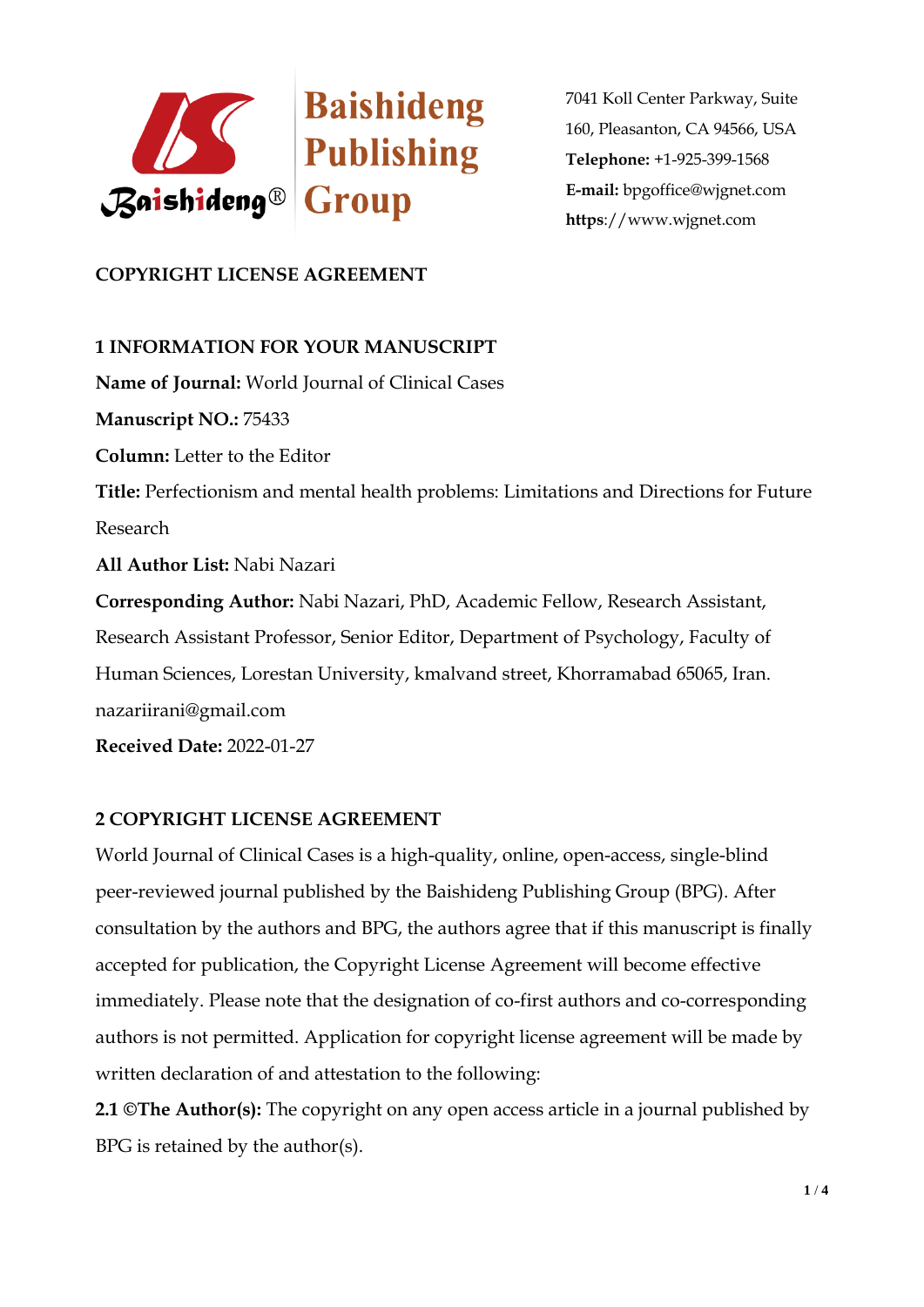

**2.2 Author(s) grant BPG permission to publish the article:** Author(s) grant BPG license to publish the article and identify itself as the original publisher.

**2.3 Author(s) grant copyright permission:** This article is an open-access article that was selected by an in-house editor and fully peer-reviewed by external reviewers. It is distributed in accordance with the Creative Commons Attribution NonCommercial (CC BY-NC 4.0) license, which permits others to distribute, remix, adapt, build upon this work non-commercially, and license their derivative works on different terms, provided the original work is properly cited and the use is non-commercial. See:

http://creativecommons.org/licenses/by-nc/4.0/

**2.4 Simultaneous submission statement:** Author(s) certify that the manuscript is not simultaneously being considered by other journals nor is already published elsewhere.

**2.5 Academic misconduct statement:** Author(s) certify that the manuscript has no redundancy, plagiarism, data fabrication, or falsification.

**2.6 Conflict of interest statement:** Author(s) certify that there is no conflict of interest related to the manuscript. If any potential conflict-of-interest exists, author(s) certify that it is fully disclosed.

**2.7 Ethics statement:** Author(s) certify that all experiments involving animals and human subjects were designed and performed in compliance with the relevant laws regarding humane care and use of subjects.

**2.8 Referenced figures and tables authorization statement:** Author(s) certify that the manuscript's content is original, with all information from other sources appropriately referenced, and that specific permission has been granted in writing by any existing copyright holders prior to publication and is clearly cited and available.

**2.9 Author(s) grant BPG permission to use the published articles exclusively:** Author(s) grant exclusive copyright ownership to BPG for all formats of the manuscript, including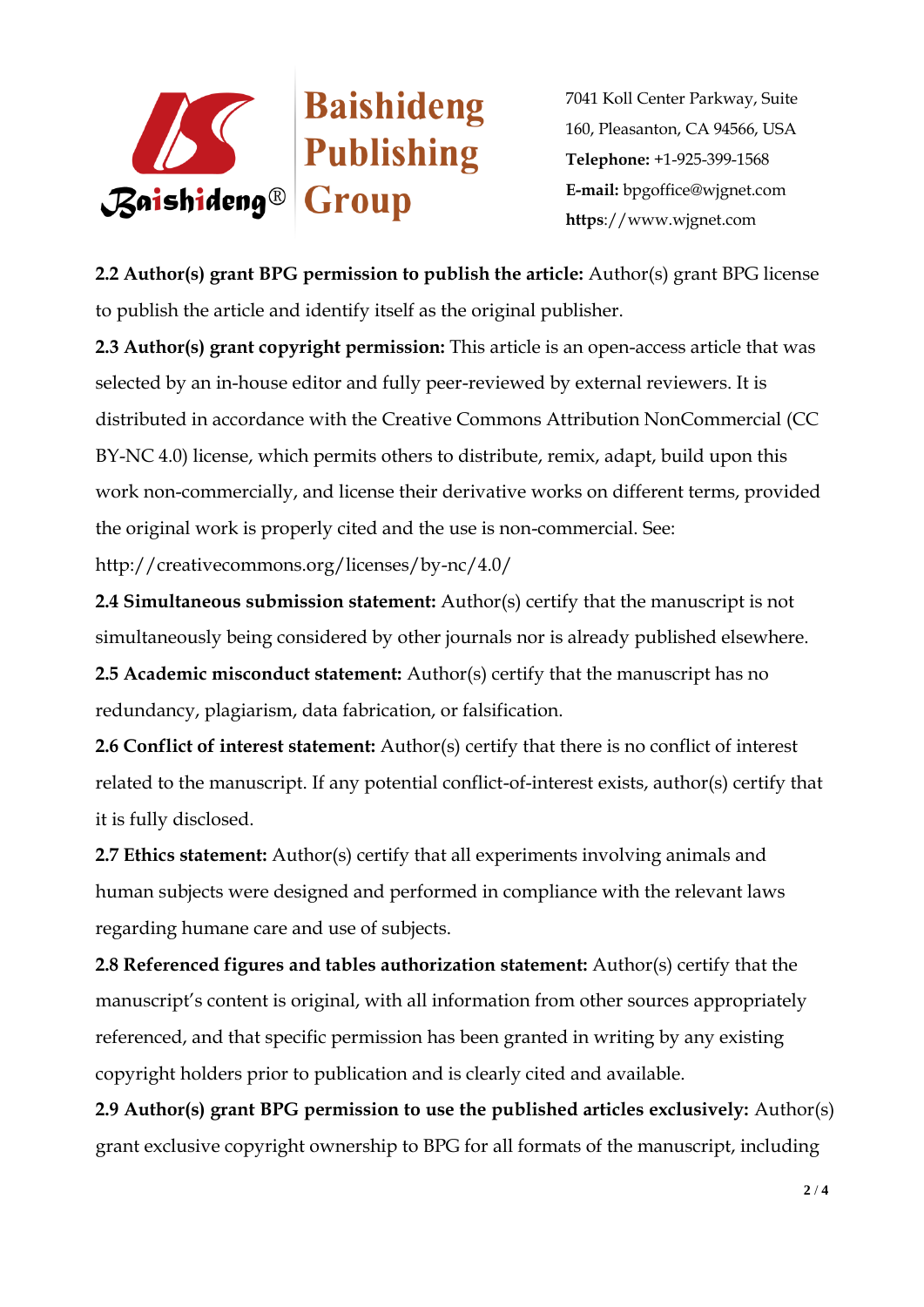

print and electronic formats, English and non-English language formats, and subsequent editions such as Erratum, in addition to all rights for (1) granting permission to republish or reprint the materials in whole or in part, with or without a fee, (2) printing copies for free distribution or for sale, and (3) republishing the materials in a compendium or in any other format.

# **2.10 Author(s) grant BPG permission to publish manuscript-related documents:**

Author(s) grant permission to BPG to publish manuscript-related documents (e.g., peer review report, answers to reviewers, CrossCheck report, signed copyright license agreement, etc.) at the same time that the manuscript is published online.

**2.11 Author(s) declare that the language of the manuscript is correct and free of language errors:** Author(s) certify that the manuscript contains no errors in grammar, syntax, spelling, punctuation, or logic.

**2.12 Author(s) declare that the figure(s) and table(s) are quoted correctly:** Author(s) certify that all figures and tables have been correctly placed and clearly identified, and meet the journal's standards of high-resolution quality.

**2.13 Author(s) declare that the references are cited correctly:** Author(s) certify that the references are numbered according to their order of appearance in the main text of the manuscript.

# **3 PUBLISHING FEE STATEMENT**

'Manuscript source' includes invited manuscripts and unsolicited manuscripts. The article processing charge (APC) is waived for invited manuscripts. The APC must be paid for any unsolicited manuscript. The APC is payable to BPG by the author(s) or research sponsor(s). All BPG publications' APC standards can be found at: https://www.wjgnet.com/bpg/gerinfo/242